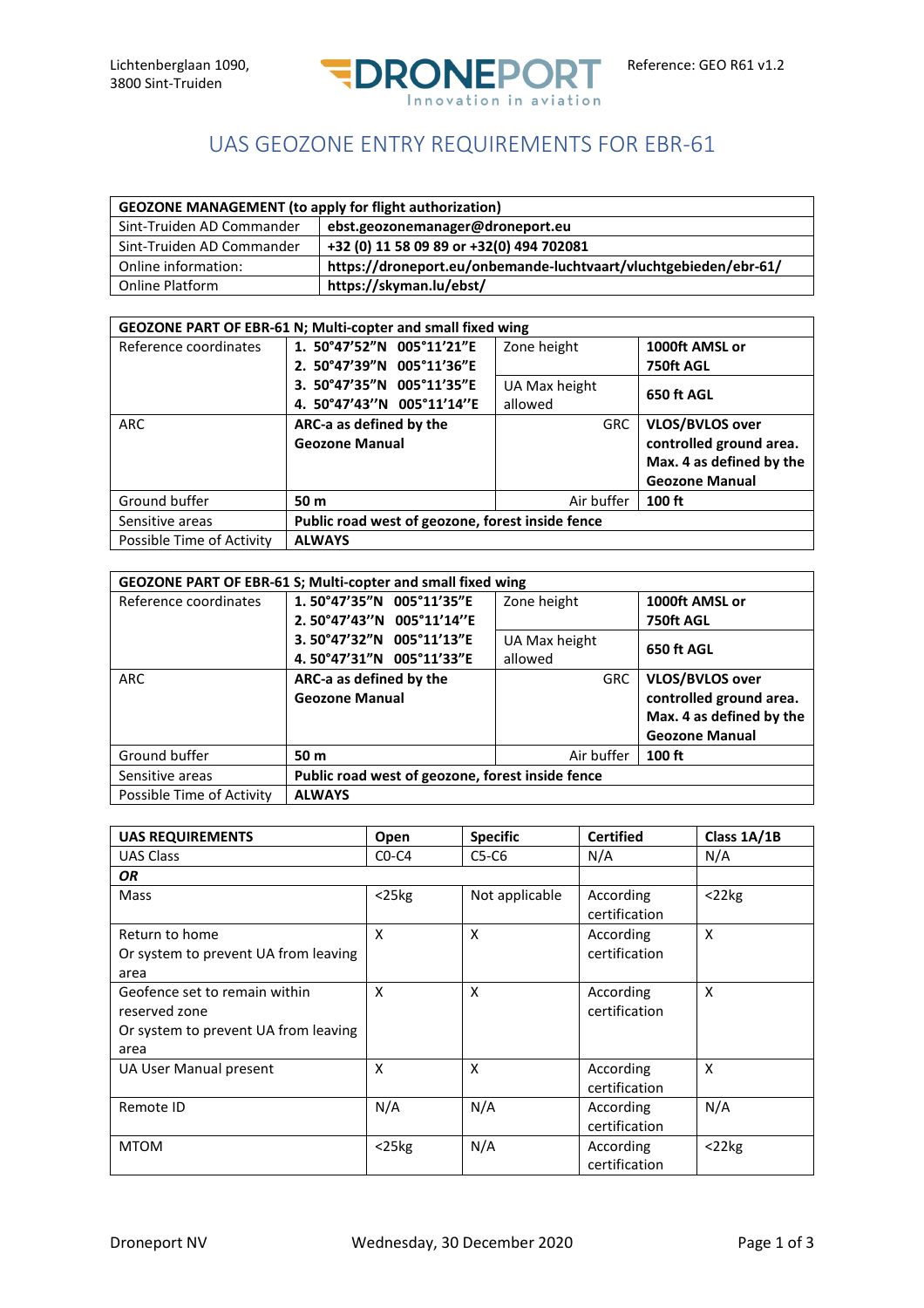

| <b>OPERATOR REQUIREMENTS</b>        |                                                                                                    |                                                                                                    |                                                                                                    |                                                                                                     |                                                                                                     |
|-------------------------------------|----------------------------------------------------------------------------------------------------|----------------------------------------------------------------------------------------------------|----------------------------------------------------------------------------------------------------|-----------------------------------------------------------------------------------------------------|-----------------------------------------------------------------------------------------------------|
|                                     | Class 1A/1B                                                                                        | Open                                                                                               | <b>Specific</b>                                                                                    |                                                                                                     |                                                                                                     |
|                                     |                                                                                                    | A1/A2/A3                                                                                           | <b>STS</b>                                                                                         | <b>PDRA</b>                                                                                         | <b>SORA</b>                                                                                         |
| Airspace                            | To be<br>reserved<br>through<br>online<br>platform                                                 | To be<br>reserved<br>through<br>online<br>platform                                                 | To be<br>reserved<br>through<br>online<br>platform                                                 | To be reserved<br>through online<br>platform                                                        | To be reserved<br>through online<br>platform                                                        |
| <b>UA</b>                           | Demonstrate<br>compliance*<br>by submitting<br>relevant data<br>in airspace<br>reservation<br>tool | Demonstrate<br>compliance*<br>by submitting<br>relevant data<br>in airspace<br>reservation<br>tool | Demonstrate<br>compliance*<br>by submitting<br>relevant data<br>in airspace<br>reservation<br>tool | Demonstrate<br>compliance* by<br>submitting<br>relevant data in<br>airspace<br>reservation tool     | Demonstrate<br>compliance* by<br>submitting<br>relevant data in<br>airspace<br>reservation tool     |
| Pilot                               | RPL-R/-A with<br>min. $A1/A3$                                                                      | $A1/A3$ or A2;                                                                                     | Compliance<br>with STS                                                                             | Compliance with<br><b>PDRA</b><br>demonstrated                                                      | Compliance with<br><b>SORA</b><br>demonstrated                                                      |
| OPERATIONAL<br><b>AUTHORISATION</b> | Class 1a<br>permission or<br>Class 1b<br>receipt                                                   | Aware of<br>operational<br>limitations                                                             | DECLARATION<br>ONLY (with<br>receipt)                                                              | PDRA requires<br>an operational<br>authorisation<br>from the Belgian<br>Civil Aviation<br>Authority | SORA requires an<br>operational<br>authorisation<br>from the Belgian<br>Civil Aviation<br>Authority |

\*= see UAS Requirements

| <b>Operational Requirements for the operator</b> |                                          |                       |                                |                            |  |  |
|--------------------------------------------------|------------------------------------------|-----------------------|--------------------------------|----------------------------|--|--|
|                                                  |                                          | Max. fire state level | G                              | v                          |  |  |
| Take-Off Pos                                     | Within blue area (see                    | Take-Off Direction    | Away from buildings            |                            |  |  |
|                                                  | figure 2)                                |                       | and runway                     |                            |  |  |
| Landing                                          | Within blue area (see                    | Landing direction     | Away from buildings            |                            |  |  |
|                                                  | figure 2)                                |                       | and runway                     |                            |  |  |
| Hover                                            | N/A                                      | Two-Way               | <b>Required Private Mobile</b> |                            |  |  |
|                                                  |                                          | Communication         |                                | <b>Radio with EBST TWR</b> |  |  |
| Flight conditions                                | (E)VLOS                                  | Means of fire         | For UAS fires and              |                            |  |  |
|                                                  |                                          | extinguishing         |                                | additional means for       |  |  |
|                                                  |                                          |                       |                                | ground fires.              |  |  |
| <b>Mandatory Safety</b>                          | <b>First-aid kit - Fire Extinguisher</b> |                       |                                |                            |  |  |
| equipment provided by                            | High visibility jacket worn by crew      |                       |                                |                            |  |  |
| operator                                         |                                          |                       |                                |                            |  |  |

| <b>Important Telephone Numbers</b>   |                                         |             |                            |  |
|--------------------------------------|-----------------------------------------|-------------|----------------------------|--|
| Sint-Truiden TWR   +32(0)11 58 09 89 |                                         | <b>Fire</b> | 112 or +32 (0) 67 41 18 30 |  |
|                                      | Sint-Truiden TWR   +32 (0) 473 97 61 99 | Police      | 101 or +32 (0) 67 88 92 11 |  |

| <b>Emergency Procedures</b> |                                                       |
|-----------------------------|-------------------------------------------------------|
| Loss of communication (TWR) | Land immediately and contact EBST TWR                 |
| Loss of navigation          | <b>Initiate Return-to-Home and contact EBST TWR</b>   |
| Fly away                    | Monitor direction, height and speed.                  |
|                             | <b>Contact EBST TWR</b>                               |
| Fire                        | <b>Contact EBST TWR to inform Fire Department</b>     |
| <b>Public Encroachment</b>  | Observer to secure area. Land if necessary.           |
| Aircraft intruder           | Decreasing actual height to below obstacle height 45m |
|                             | AGL.                                                  |